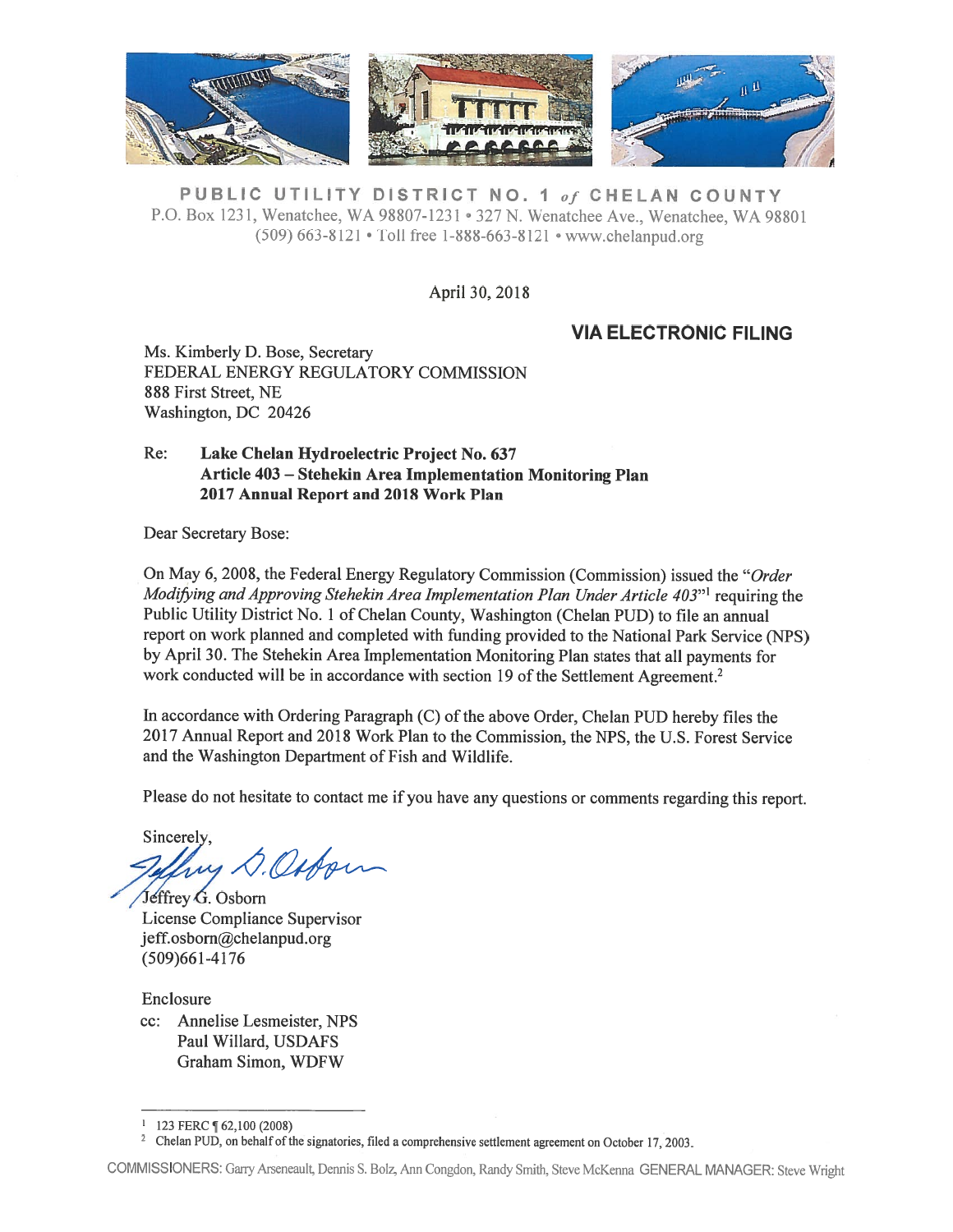# **LAKE CHELAN HYDROELECTRIC PROJECT NO. 637**

## **Stehekin Area Implementation Monitoring Plan**

# **2017 Annual Report and 2018 Work Plan**

## **Introduction**

In accordance with Article 403 of the new License,<sup>[1](#page-1-0)</sup> the Public Utility District No. 1 of Chelan County, Washington (Chelan PUD) filed to the Federal Energy Regulatory Commission (Commission or FERC) a Stehekin Area Implementation Monitoring Plan (SAIMP) on November 6, 2007. The purpose of this plan is to provide details on the measures that will be implemented to monitor reductions in dust emissions, establishment of native riparian vegetation, and reduction in non-native plants in the reservoir drawdown zone and along the reservoir shoreline in the area of Stehekin, as specified in the License articles, and the Lake Chelan Comprehensive Settlement Agreement (Settlement Agreement) dated October 8, 2003 (Appendix A of the Project License).

On April 10, 2008, the Commission approved and modified the Wildlife Habitat Plan under Article 406. The plan submitted to the Commission provided details on the implementation of riparian habitat improvements. The improvements or enhancements to the Stehekin area habitat overlap with measures to be implemented under Article 403, so the U.S. Department of the Interior, National Park Service (NPS) and Chelan PUD agreed to combine these in the SAIMP.

Additionally, on May 6, 2008, the Commission issued the "*Order Modifying and Approving Stehekin Area Implementation Plan Under Article 403*"[2](#page-1-1) requiring Chelan PUD to file an annual report on work planned and completed with funding provided to the U.S. Forest Service (USFS), NPS and the Washington Department of Fish and Wildlife (WDFW). However, most of the actions for the SAIMP will be undertaken by the NPS. The SAIMP states that all payments for work conducted by the NPS will be in accordance with section 19 of the Settlement Agreement. The annual report is to be submitted by April 30 each year, beginning April 30, 2009.

The following report provides a summary of SAIMP activities completed with funding provided by Chelan PUD during 2017 and a description of anticipated activities with funding to be provided during 2018. A table is provided at the end of this report that summarizes agency funding provided in 2017, anticipated activities and funding for 2018, and proposed activities for 2019.

<sup>&</sup>lt;sup>1</sup> 117 FERC ¶ 62,129 (2006)

<span id="page-1-1"></span><span id="page-1-0"></span><sup>&</sup>lt;sup>2</sup> 123 FERC **1** 62,100 (2008)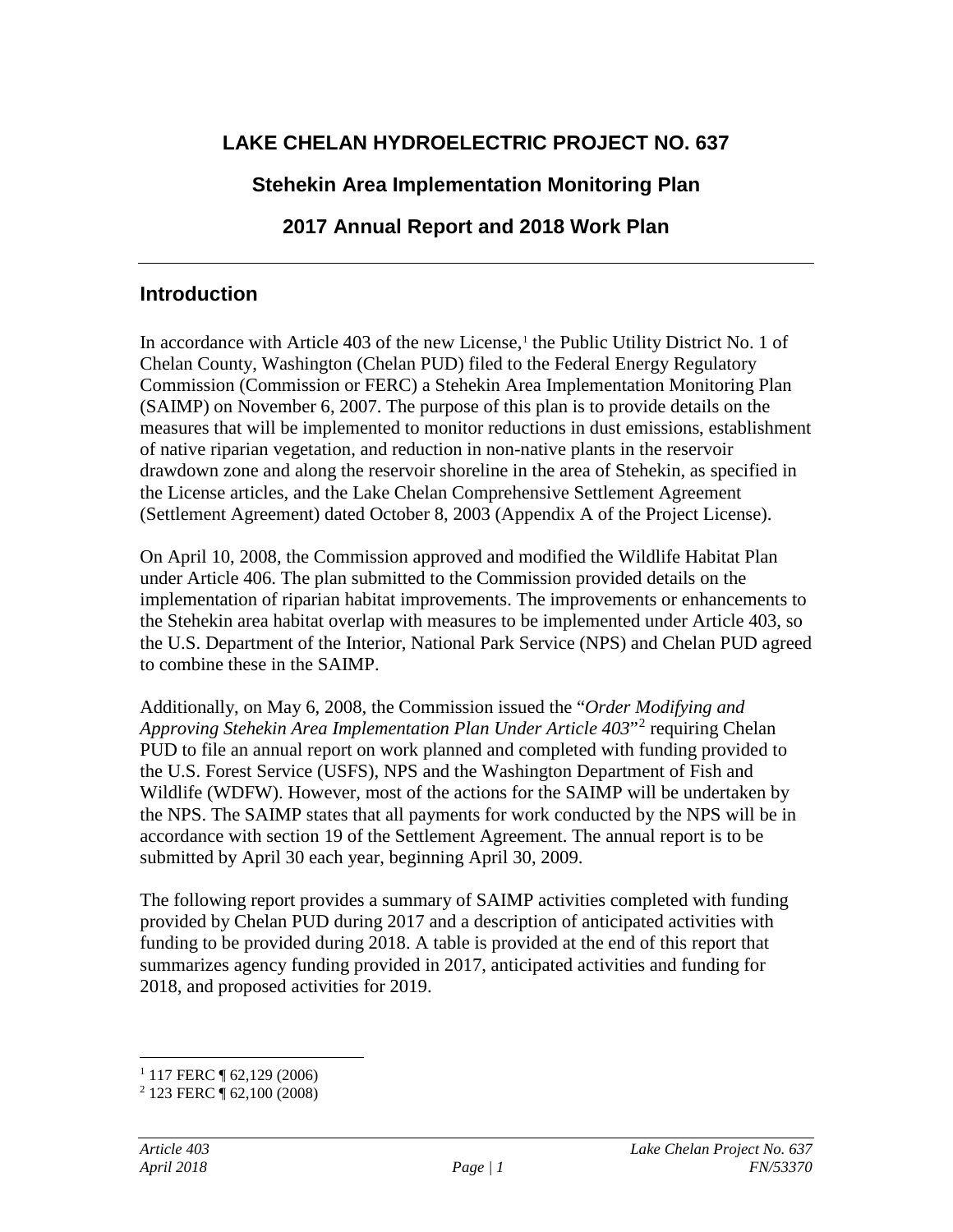## **Activity during the Previous Calendar Year 2017**

## DUST ABATEMENT WORK –

Representatives of the NPS (Vicki Gempko and Jon Riedel) and Chelan PUD (Gene Yow) conferred via e-mail throughout the year, to discuss progress to date and next steps preparatory to further testing.

## LC04a, Task 1: Dust Abatement Options

The primary option under consideration for reducing windblown dust from Stehekin Flats is creation of small ridges in the soil surface perpendicular to the prevailing wind direction. Consideration of this approach is based on similar practices used to stabilize farmland. The method is well developed but is not commonly applied in locations such as Stehekin Flats where disturbance of the subsurface soil must be minimized.

In April 2017, three test plots (100m x 30m) were installed. Two of the plots were rolled using an ATV to haul a modified seed roller to form ridges in the soil surface perpendicular to the wind direction. The third plot was the control. Late snow melt, along with consistent spring rain caused the Flats to remain wetted throughout most of the dust season. After the Flats dried, the surface of both the rolled and control plots had formed a thin top crust that prevented wind erosion of the fine sediment. The crust was maintained until spring runoff inundated the Flats. Only a few wind events occurred during this spring and very little sediment was airborne due to the frequent precipitation and the top crust.

## LC04a, Task 3: Monitoring Evaluation

The nephelometer monitored air quality during April and May. The surface of the plots were checked for soil conditions weekly and visual observations were made during wind events.

Monitoring for comparison with the SAIMP milestones is due at 10 and 20 years (in 2016 and 2026). The intent of the milestone monitoring is to demonstrate success in meeting dust reduction goals. The variability of conditions from year to year and the difficulty of working out issues of access and permission to perform ground-disturbing activities left the NPS and Chelan PUD unprepared for that key monitoring in 2016. After consulting with Vicki Gempko and Jon Riedel of NPS, who work on dust reduction, Vicki agreed that it would be more appropriate to postpone the milestone monitoring to 2018 and 2028.<sup>[3](#page-2-0)</sup> We anticipate that the additional two years will allow us to address access and ground disturbance issues, and to prepare for a meaningful test of the dust abatement method under consideration.

<span id="page-2-0"></span> <sup>3</sup> Per email communication dated April 21, 2016.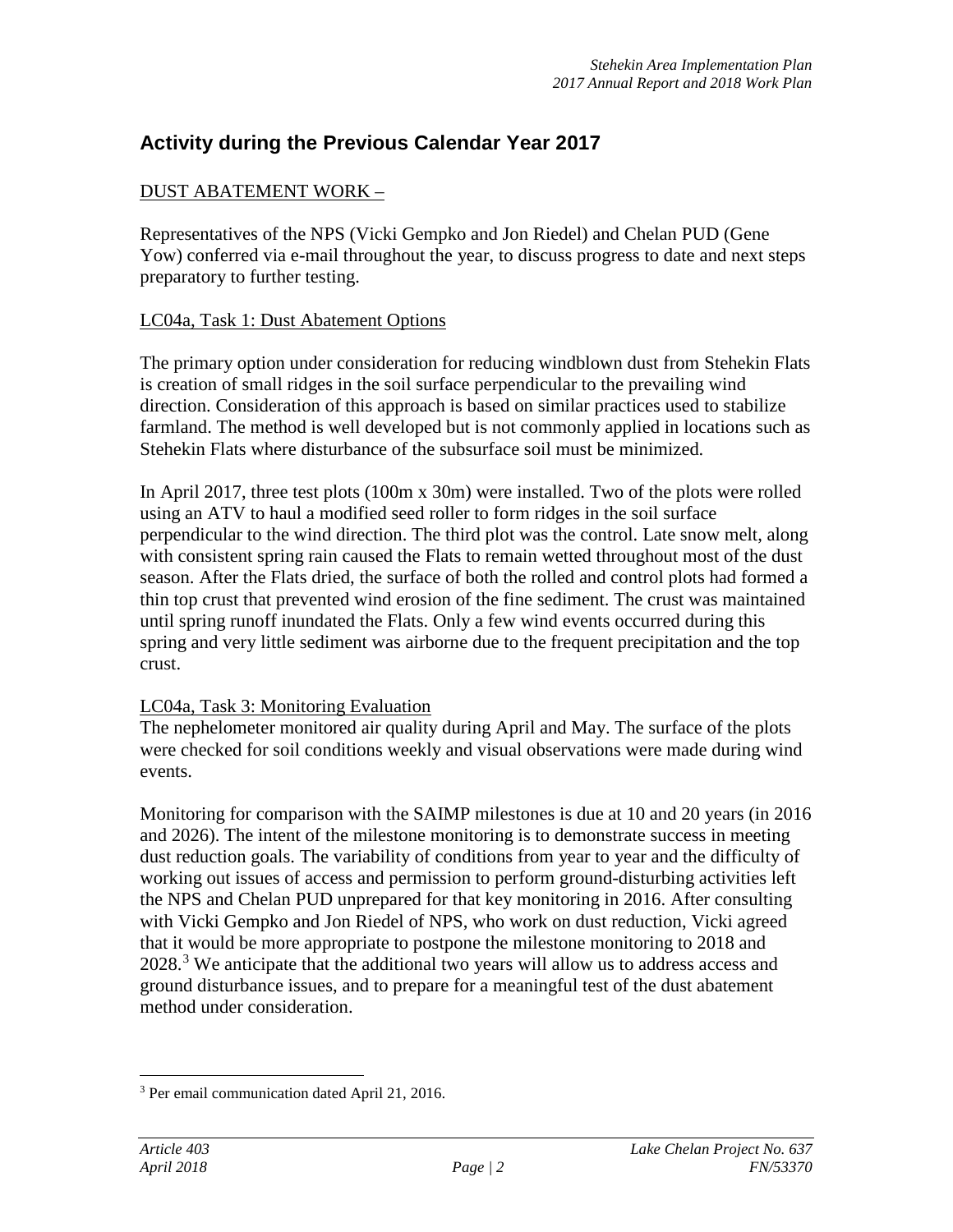## STEHEKIN HABITAT WORK –

On December 22, 2017, Chelan PUD submitted a request to extend the 2017 Riparian Zone Technical Report to March 1, 2018, and modify the future reporting schedule to be March 1 of the subsequent year. The FERC approved the extension request and the new reporting schedule on January 25, 2018. On March 1, 2018, Chelan PUD filed the second Technical Report for the Riparian Zone Plan. With the March filing, Chelan PUD also requested a correction to the modified reporting schedule.

### Riparian Zone Plan

During 2017, the NPS continued restoration efforts in the wetland at the head of Lake Chelan by installing 42 live stakes (shrubs), planting a variety of forb and shrub species and conducting vegetation monitoring, data analysis and report writing for the second Riparian Zone Plan Technical Report, which was submitted on March 1, 2018. The NPS also conducted monitoring for nesting bald eagles and osprey in 2017.

### LC09c1, Task 1, Item 1: Collect Plant Material

Collected 3.8 oz. of seeds from five species including *Spiraea douglassii, Scirpus microcarpus, Juncus ensifolius, Carex rostrata,* and *Carex sp*. to be sown and raised in the Marblemount greenhouse.

### LC09c1, Task 1, Item 2: Plant Propagation

The NPS was reimbursed for transplanting seedlings from the nursery to the restoration site and for managing nursery stock in 2017. There are still approximately 3,500 plants in the nursery that will be available for future planting efforts. Sowed 13 oz. of seed for five species.

LC09c1, Task 1, Item 3: Regrade Deltas No work completed for this project in 2017.

### LC09c1 Task 1, Item 4: Contain Canary grass

No chemical control for reed canary grass control was conducted in 2017. However, regenerating reed canary grass was manually removed within the supplemental planting areas.

## LC09c1, Task 1, Item 6: Crew Lead

Then NPS was reimburse for crew lead time used in planning, monitoring, transplanting, inventory, and report writing related to the restoration work associated with the Riparian Zone Plan.

LC09c1, Task 1, Item 7: Plant Ecologist The NPS did not have any charges for Ecologist time in 2017.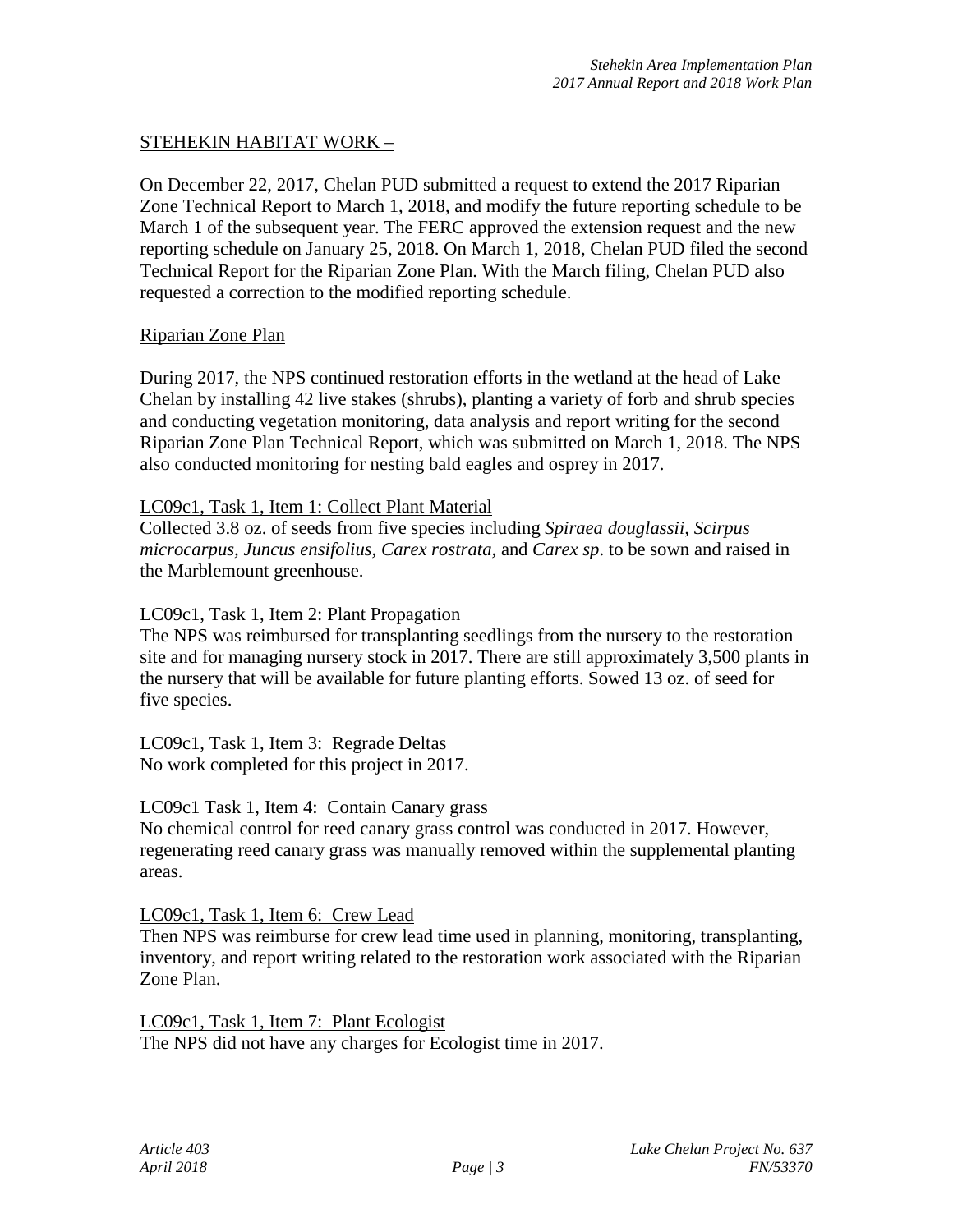## LC09c1, Task 2 Item 3: Osprey and Eagle Surveys

Chelan PUD reimbursed NPS for bald eagle and osprey nest monitoring conducted during 2017. Two osprey nests were documented in 2017. Both nests successfully produced young. Only one adult bald eagle was observed during the bald eagle nest occupancy surveys in 2017. While one bird was observed near the historical nest, breeding could not be confirmed.

### *2017 Meeting Activity*

In 2017, representatives of the NPS (Stacy McDonough, Mignonne Bivin, and Vicki Gempko) and Chelan PUD (Von Pope and Kelly Cordell) conferred via email regarding field work and report writing for the second Riparian Zone Plan Technical Report. On November 3, 2018, Von Pope and Kelly Cordell (Chelan PUD) met with Vicki Gemko (NPS) at Stehekin to review work completed in 2017. On November 27, 2018, Chelan PUD had a conference call with NPS to discuss on the overall goals of the Riparian Zone Plan and progress on the Technical Report that was originally due on December 31, 2017. Chelan PUD staff and NPS staff also met on November 22, 2017, to review the project budget and schedule for 2017 and 2018.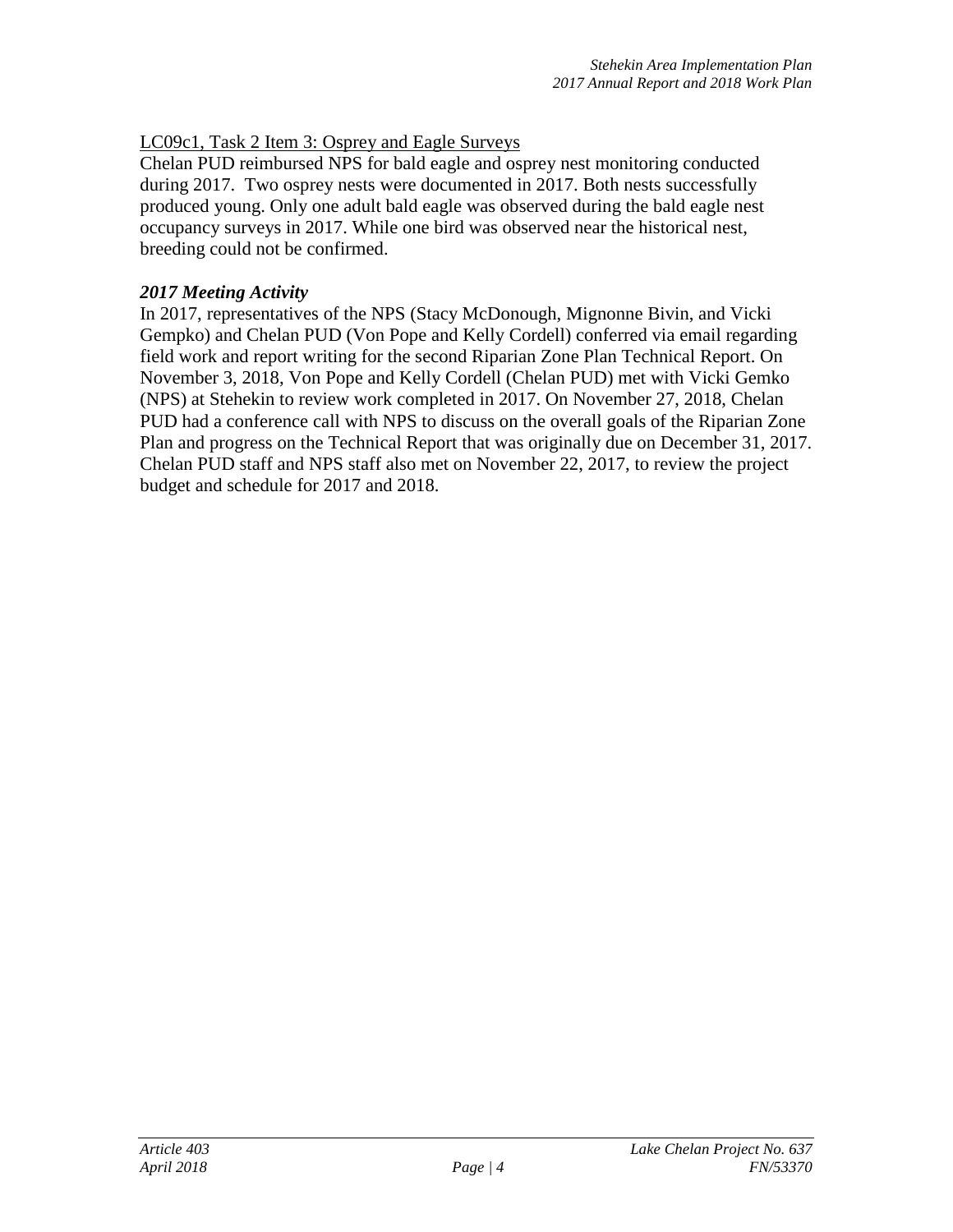## **Activity Planned for Calendar Year 2018**

## DUST ABATEMENT WORK –

In 2018, the NPS will once again use the roller and ATV to prepare test plots. Details of the work are provided below:

### LC04a, Task 1: Dust Abatement Options

The primary dust abatement option under consideration is molding ridges in the soil surface to decrease the ability of wind to pick up soil particles. To test the ridge-forming approach, an ATV will be used to pull a roller modified to form ridges, as in 2017.

Before testing more extensively, it seems advisable to determine what restrictions apply to disturbance of soils at the sites of interest. The process of forming ridges will result in some compaction and reshaping of the surface soils, so this level of disturbance must be permissible for the method to be acceptable. The NPS will be seek to determine the limits on soil disturbing activities on Stehekin Flats.

### LC04a, Task 3: Dust Monitoring and Evaluation

The nephelometer installed at Stehekin Landing in 2011 will provide the ability to make quantitative measurements of dust reaching the landing, as well as recording other related factors such as wind direction and speed.

## STEHEKIN HABITAT WORK –

### Riparian Zone Plan

In 2018, the NPS will continue implementing measures contained in the Riparian Zone Plan. The NPS and Chelan PUD plan to meet during 2018 to discuss challenges observed with establishing vegetation in the drawdown zone at the head of Lake Chelan. While efforts to control reed canarygrass have been somewhat successful, establishing native vegetation has not been very successful to date. While much of the work proposed in the approved Riparian Zone Plan will be implemented, Chelan PUD and the NPS will consider revisions to the Riparian Zone Plan that might improve the success of establishing native vegetation. Any revisions to the Riparian Zone Plan will be submitted to the FERC for approval. Details of the 2018 work are provided below:

## LC09c1, Task 1, Item 1: Collect Plant Material

Plants will be salvaged, especially on sites that are slated for continued weed control. Seeds from native local plants may be collected to be sown and grown for future planting efforts. Live stakes from willow, dogwood and cottonwood (about 200 stakes in total) will be planted in pots and maintained at Stehekin for future plantings.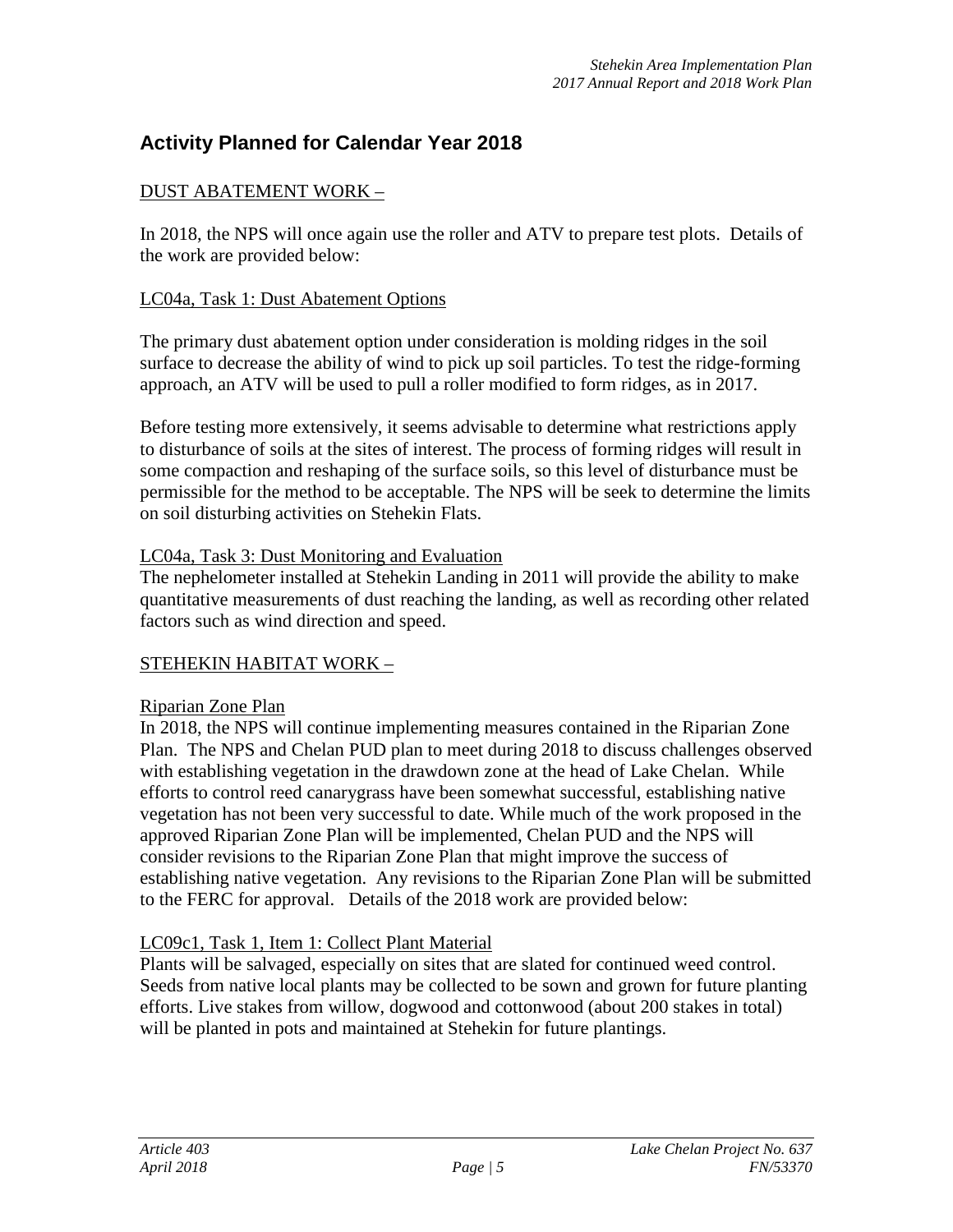## LC09c1, Task 1, Item 2: Plant Propagation

Seeds, seedlings, and cuttings collected will be cared for and propagated in the NPS Marbelmount greenhouse facility in 2018.

### LC09c1, Task 1, Item 3: Regrade Deltas

Concerns for permitting challenges associated with this task may lead to it being dropped from the plan. In 2018, Chelan PUD and the NPS will discuss revisions to the Riparian Zone Plan that in lieu of this task.

### LC09c1, Task 1, Item 4: Contain Canary Grass

Weed cloth will be placed at 12 sites to control reed canary grass at sites adjacent to existing woody vegetation. Theses site will be planted with potted woody plants in the future years.

### LC09c1, Task 1 Item 5: Plant Nursery Stock

The amount of planting in 2018 will be depend on the discussions regarding increasing native plant success.

### LC09c1, Task 1, Item 6: Crew Lead

Labor and oversight related to implementing measures approved in the Riparian Zone Plan for 2018.

### LC09c1, Task 1, Item 7: Plant Ecologist

Labor and oversight implementing measures in the Riparian Zone Plan. Summarizing and compiling data for a 2018 annual report.

### LC09c1, Task 2 Item 3: Osprey and Eagle Surveys

Bald Eagle and Osprey nest monitoring is scheduled for the spring and summer of 2018.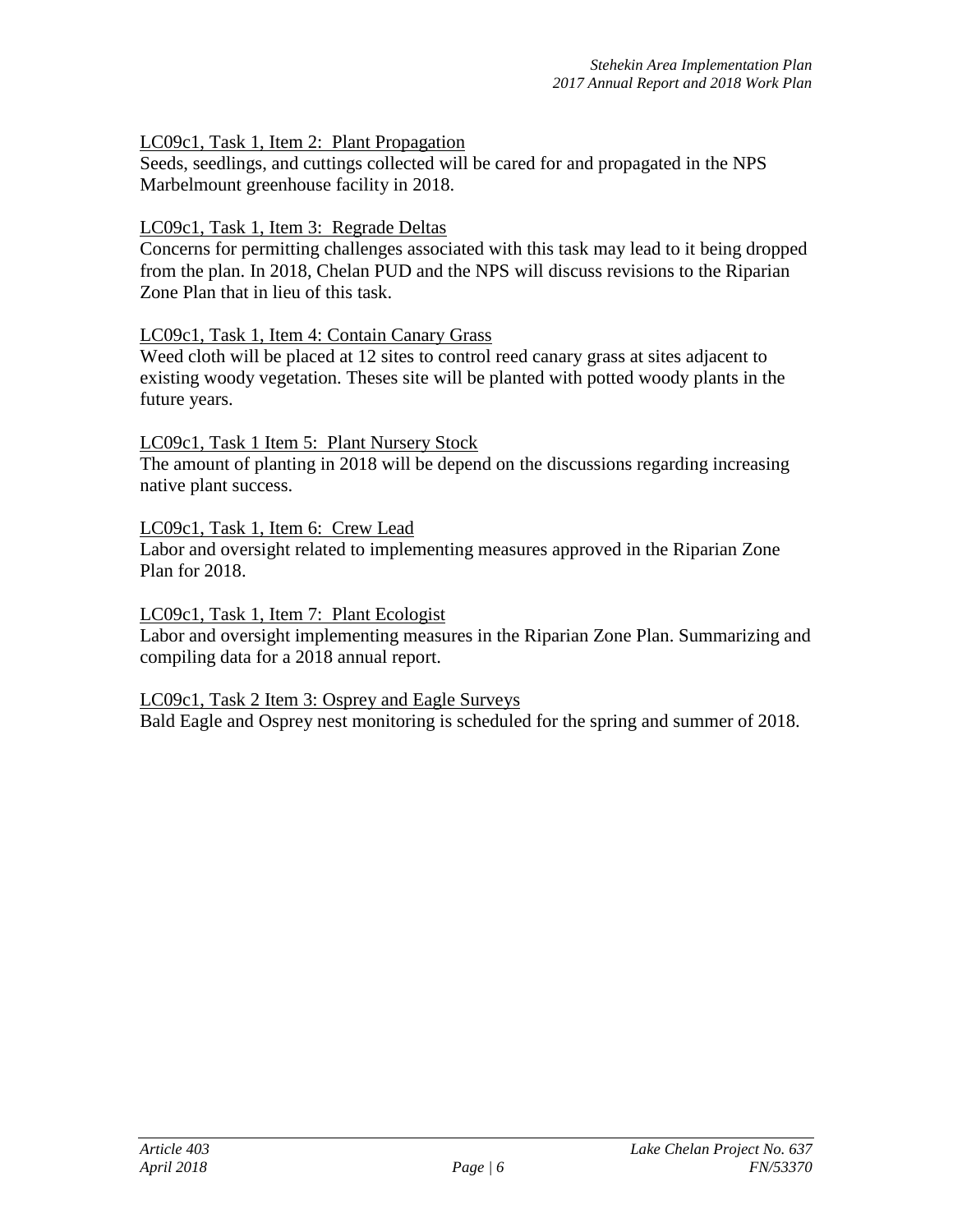# **Funding Activity**

Section 19.3 of the Settlement Agreement requires Chelan PUD to enter into payment agreements with the NPS prior to allocation of funds. Chelan PUD coordinated with the NPS to obtain a 2018 annual work plan, including estimated funding amounts, as prescribed under Section 19.3 of the Settlement Agreement and in the payment agreement.

The table below provides a summary of funds available, stated in net present value, where applicable. The amounts have been adjusted to 2018 dollars using the CPI adjustment as of January 31, 2018, as outlined in Section 19.1 of the Settlement Agreement.